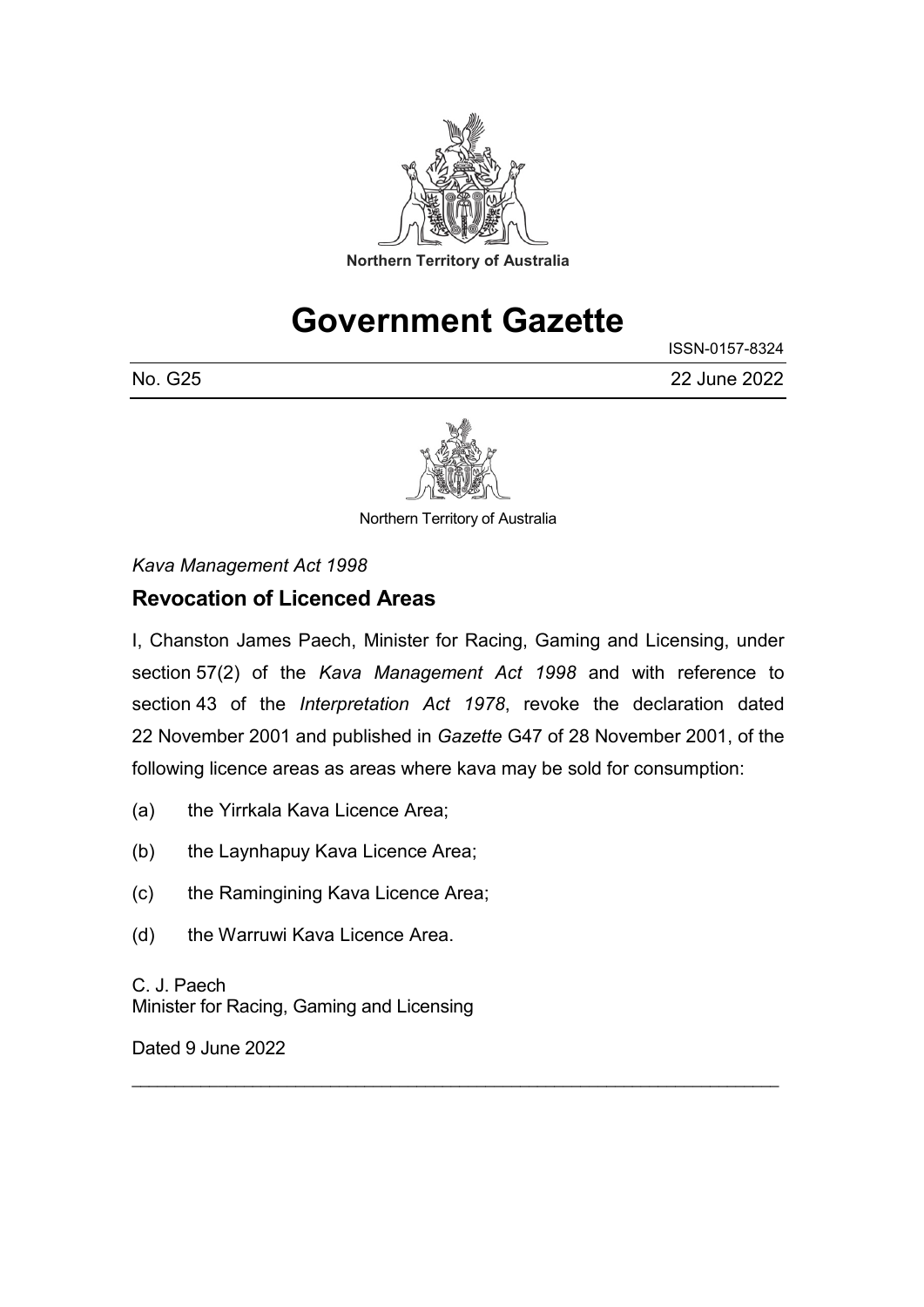

Northern Territory of Australia

#### *Crown Lands Act 1992*

### **Reserve No. 1281 (Olive Pink Botanic Garden): Appointment of Trustees**

I, Chanston James Paech, Minister for Local Government, under section 79(1) of the *Crown Lands Act 1992*, appoint Peter Craig Jobson and Fiona Jane Walsh to be trustees of Reserve No. 1281 (Olive Pink Botanic Garden).

C. J. Paech Minister for Local Government

Dated 8 June 2022



\_\_\_\_\_\_\_\_\_\_\_\_\_\_\_\_\_\_\_\_\_\_\_\_\_\_\_\_\_\_\_\_\_\_\_\_\_\_\_\_\_\_\_\_\_\_\_\_\_\_\_\_\_\_\_\_\_\_\_\_\_\_\_\_\_\_\_\_\_\_\_\_\_\_\_

Northern Territory of Australia

#### *Pastoral Land Act 1992*

#### **Pastoral Land Board: Appointment of Member**

I, Lauren Jane Moss, Minister for Environment, Climate Change and Water Security, under section 12(1) of the *Pastoral Land Act 1992*, appoint Alastair John Shields to be a member of the Pastoral Land Board for 4 years on and from 15 June 2022.

\_\_\_\_\_\_\_\_\_\_\_\_\_\_\_\_\_\_\_\_\_\_\_\_\_\_\_\_\_\_\_\_\_\_\_\_\_\_\_\_\_\_\_\_\_\_\_\_\_\_\_\_\_\_\_\_\_\_\_\_\_\_\_\_\_\_\_\_\_\_\_\_\_\_\_

L. J. Moss Minister for Environment, Climate Change and Water Security

Dated 14 June 2022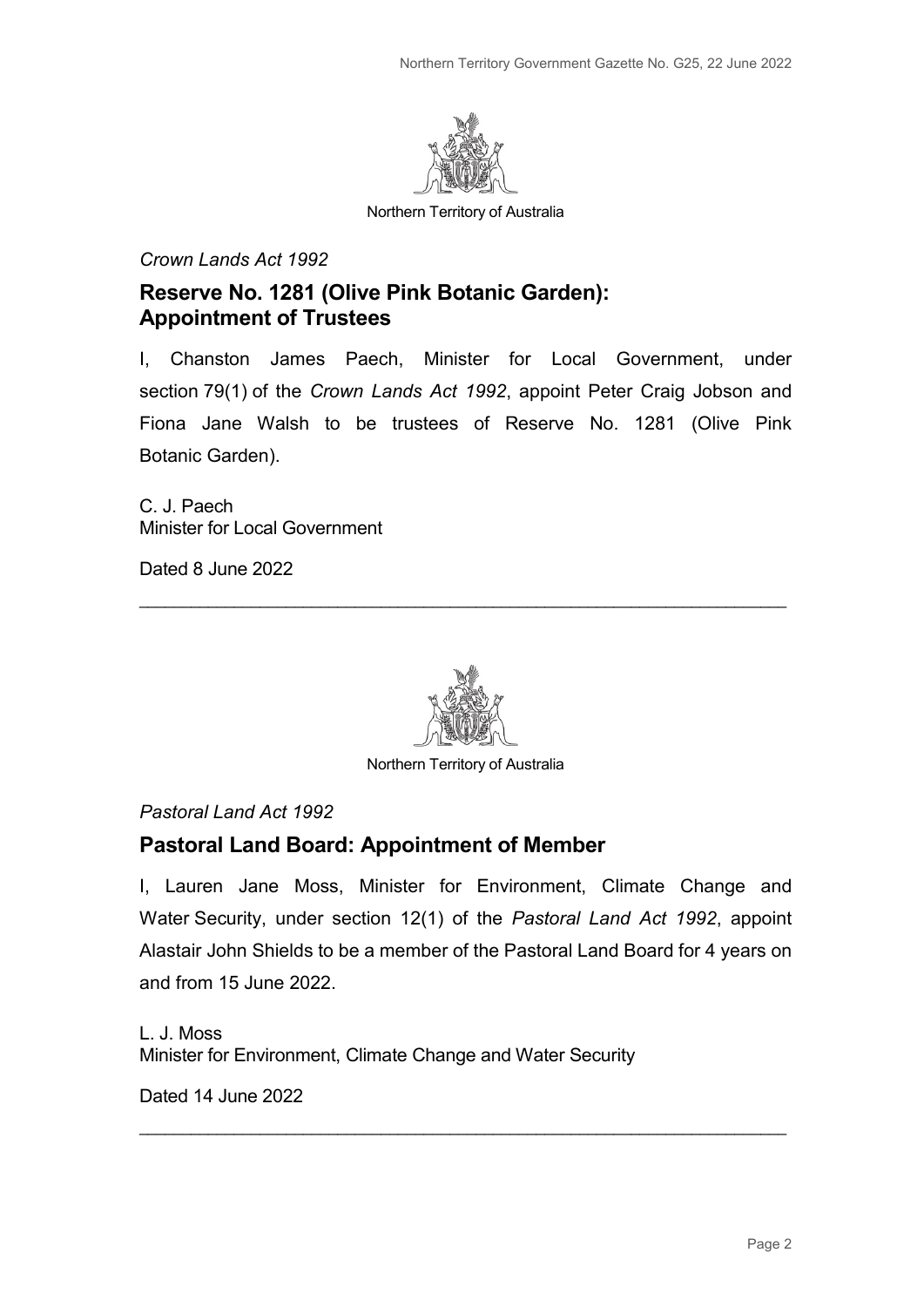

Northern Territory of Australia

#### *Motor Vehicles Act 1949*

### **Revocation and Declaration of Compensation Contributions**

- I, Eva Dina Lawler, Treasurer:
- (a) under section 47(1) of the *Motor Vehicles Act 1949* (the *Act*) and with reference to section 43 of the *Interpretation Act 1978*, with effect on 1 July 2022, revoke all previous declarations of the amount of compensation contributions payable that are in force immediately before 1 July 2022; and
- (b) under section 47(1) of the Act and with reference to section 47(2) of the Act, declare that for a class of vehicle or plate described in the Schedule, Columns 1 and 2, the amount specified opposite in Column 3 is the amount of compensation contribution payable on and from 1 July 2022 for the following:
	- (i) the grant or renewal of the registration of a motor vehicle;
	- (ii) the grant or renewal of a pastoral vehicle permit;
	- (iii) the grant of an exemption from registration of a visiting motor vehicle under section 8A of the Act;
	- (iv) the grant of a licence under section 137 of the Act;
	- (v) the issuing of a trader's plate;
	- (vi) an application for registration or re-registration under the *Interstate Road Transport Act 1985* (Cth) of a motor vehicle or trailer.

E. D. Lawler **Treasurer** 

Dated 6 June 2022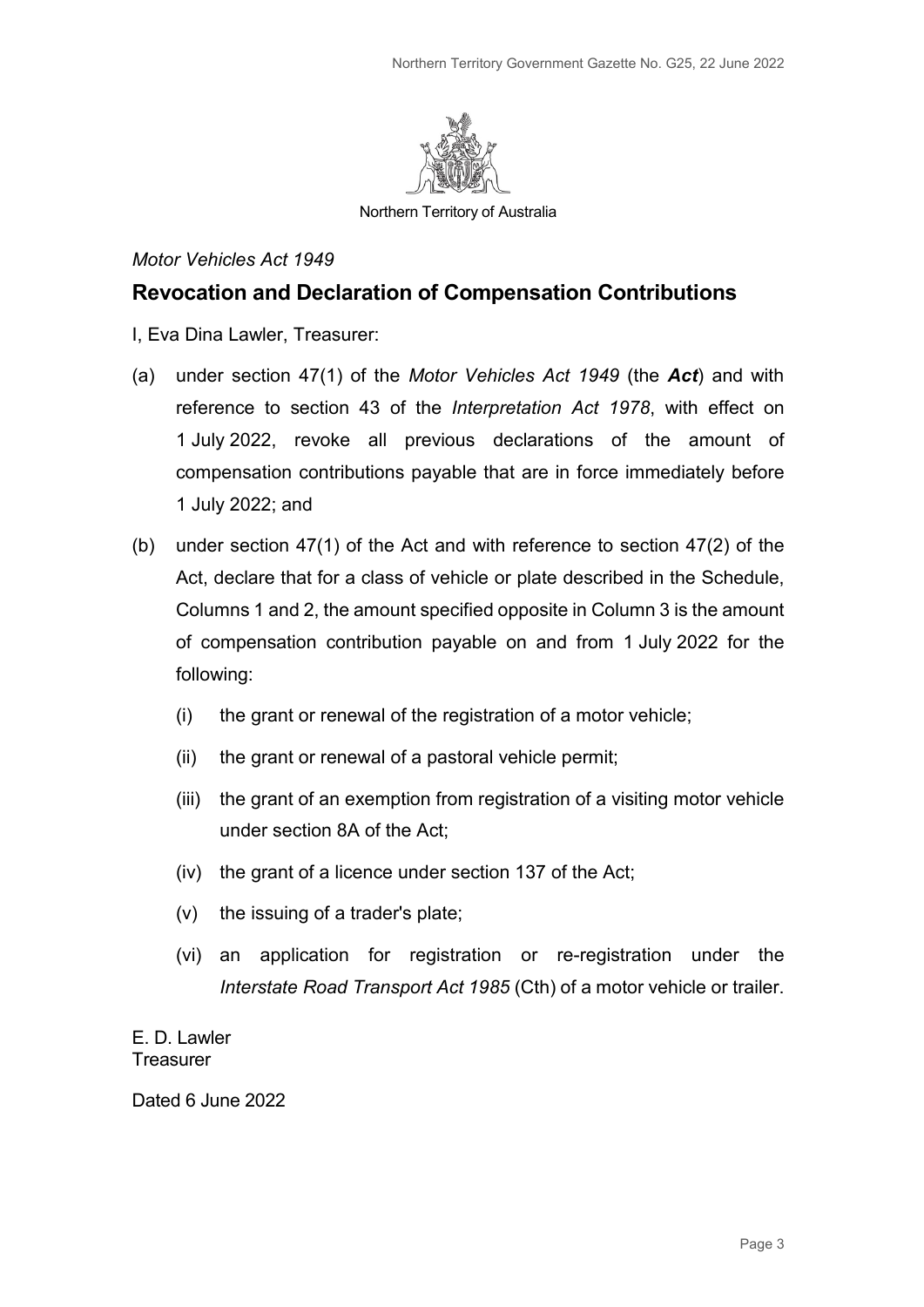### **Schedule**

| Column 1     | Column <sub>2</sub>                                                                                                                                                                                           | Column 3                                                                                                                            |         |  |
|--------------|---------------------------------------------------------------------------------------------------------------------------------------------------------------------------------------------------------------|-------------------------------------------------------------------------------------------------------------------------------------|---------|--|
| <b>Class</b> | <b>Description of Vehicle or Plate</b>                                                                                                                                                                        | Amount (\$)                                                                                                                         |         |  |
| A            | <b>Private motor vehicle and derivatives</b><br>A motor vehicle, not otherwise specified in this<br>Schedule, that is one of the following:<br>a private motor vehicle (used for social,                      | 591.30                                                                                                                              |         |  |
|              | domestic or pleasure purposes);<br>professional purposes);                                                                                                                                                    | a business vehicle (used for business or                                                                                            |         |  |
|              |                                                                                                                                                                                                               | a goods vehicle (constructed or adapted<br>primarily for the carriage of goods and not<br>exceeding 4.5 tonnes gross vehicle mass); |         |  |
|              | a motor omnibus (used exclusively for<br>$\bullet$<br>private purposes).                                                                                                                                      |                                                                                                                                     |         |  |
| В            | <b>Goods carrying vehicle</b><br>A motor vehicle constructed or adapted primarily<br>for the carriage of goods, where the gross vehicle<br>mass exceeds 4.5 tonnes.                                           |                                                                                                                                     | 591.30  |  |
| C            | <b>Commercial passenger vehicle</b><br>A commercial passenger vehicle (as defined in<br>section 3(1) of the Commercial Passenger (Road)<br>Transport Act 1991), where the vehicle is one of<br>the following: |                                                                                                                                     |         |  |
|              | a taxi or substitute taxi;<br>(1)                                                                                                                                                                             |                                                                                                                                     | 1661.85 |  |
|              | (2)                                                                                                                                                                                                           | a courtesy vehicle - where the vehicle has<br>seating capacity for:                                                                 |         |  |
|              | (a)<br>driver); or                                                                                                                                                                                            | more than 9 persons (including the                                                                                                  | 591.30  |  |
|              | (b)<br>driver);                                                                                                                                                                                               | not more than 9 persons (including the                                                                                              | 591.30  |  |
|              | (3)<br>a private hire car;                                                                                                                                                                                    |                                                                                                                                     | 870.55  |  |
|              | (3A) a limousine;                                                                                                                                                                                             | 870.55                                                                                                                              |         |  |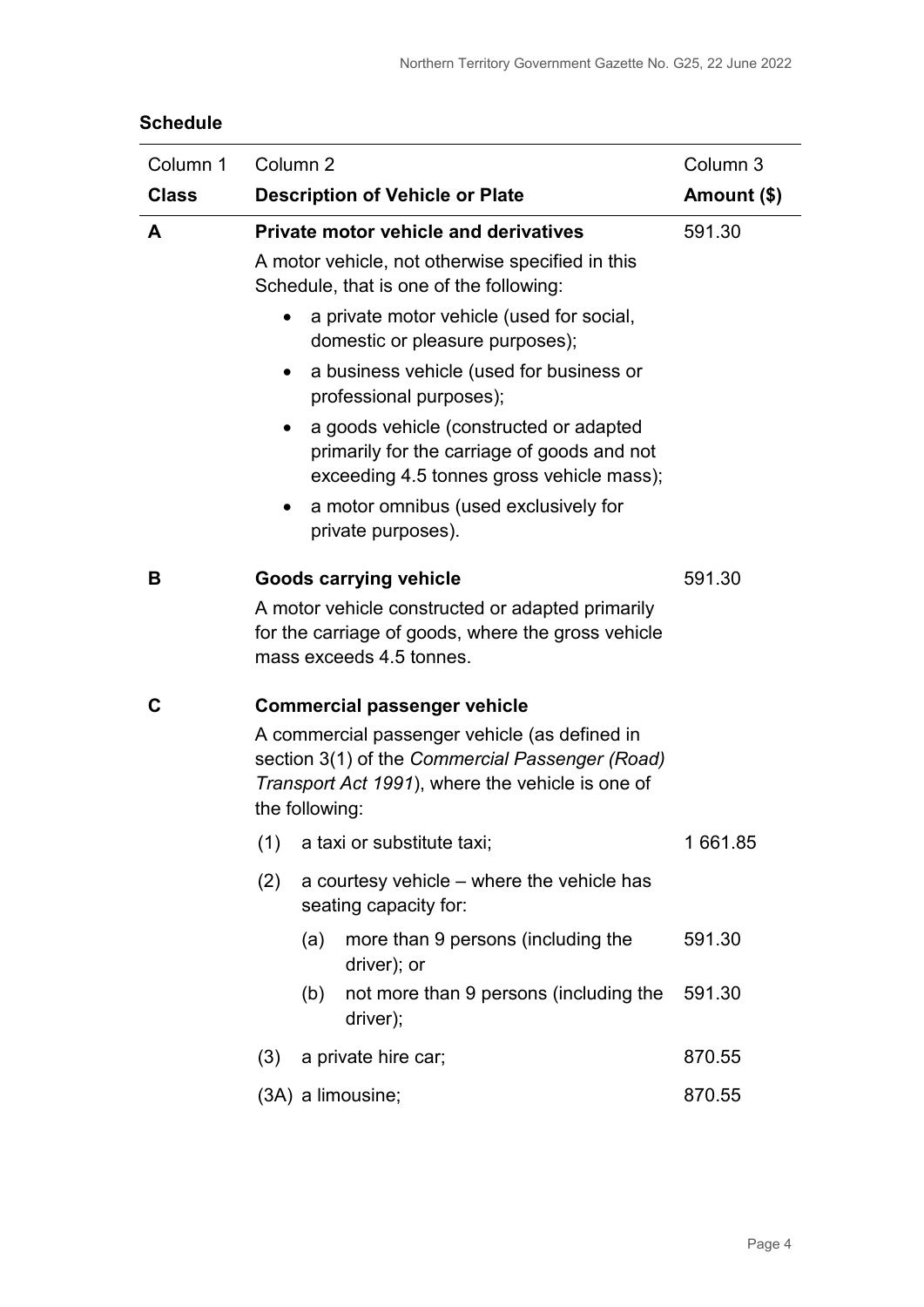| Column 1     | Column <sub>2</sub> |                                                                                                                              |                                                                                                                | Column 3 |
|--------------|---------------------|------------------------------------------------------------------------------------------------------------------------------|----------------------------------------------------------------------------------------------------------------|----------|
| <b>Class</b> |                     | <b>Description of Vehicle or Plate</b>                                                                                       | Amount (\$)                                                                                                    |          |
| (4)          |                     | a motor omnibus – where the vehicle has<br>seating capacity for:                                                             |                                                                                                                |          |
|              |                     | (a)                                                                                                                          | more than 30 persons (including the<br>driver); or                                                             | 1 661.85 |
|              |                     | (b)                                                                                                                          | not more than 30 persons (including<br>the driver);                                                            | 591.30   |
|              | (5)                 |                                                                                                                              | a tourist vehicle:                                                                                             |          |
|              |                     | (a)                                                                                                                          | where the vehicle has seating capacity<br>for more than 30 persons (including<br>the driver); or               | 1 661.85 |
|              |                     | (b)                                                                                                                          | where the vehicle has seating capacity<br>for not more than 30 persons<br>(including the driver); or           | 591.30   |
|              |                     | (c)                                                                                                                          | where the vehicle is a motor cycle;                                                                            | 1 245.55 |
|              | (6)                 |                                                                                                                              | a special passenger vehicle - where the<br>vehicle is not a rideshare vehicle and has<br>seating capacity for: |          |
|              |                     | (a)                                                                                                                          | more than 9 persons (including the<br>driver); or                                                              | 1 661.85 |
|              |                     | (b)                                                                                                                          | not more than 9 persons (including the<br>driver);                                                             | 591.30   |
|              | (7)                 |                                                                                                                              | a special function vehicle;                                                                                    | 591.30   |
|              | (8)                 | a rideshare vehicle (as defined in<br>regulation 4 of the Ridesharing<br>Regulations 2017) that has seating capacity<br>for: |                                                                                                                |          |
|              |                     | (a)                                                                                                                          | more than 9 persons (including the<br>driver); or                                                              | 829.65   |
|              |                     | (b)                                                                                                                          | not more than 9 persons (including the<br>driver).                                                             | 829.65   |
|              | (9)                 |                                                                                                                              | a minibus (as defined in section 3 of the<br><b>Commercial Passenger (Road) Transport</b><br>Act 1991).        | 644.50   |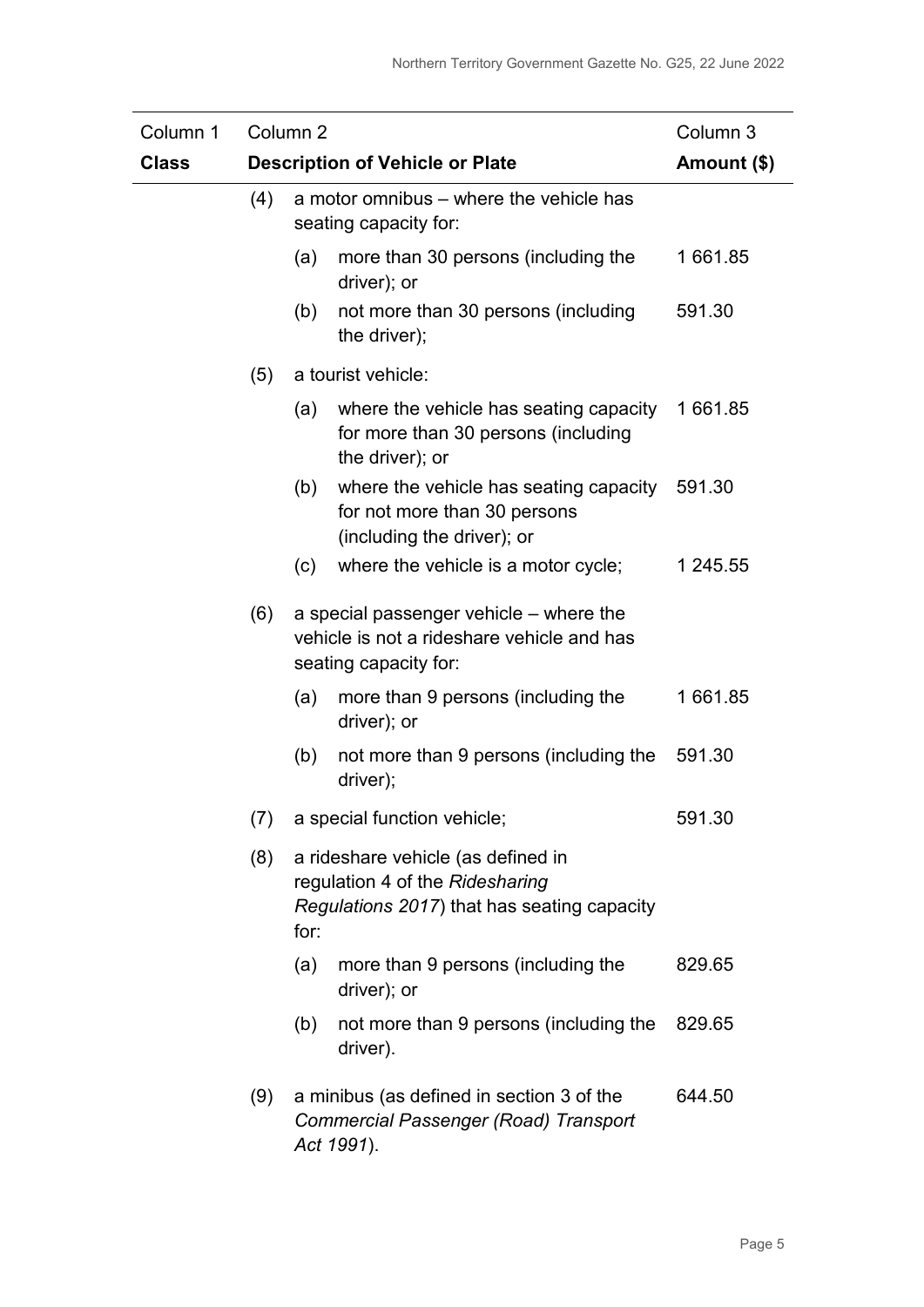| Column 1     | Column <sub>2</sub><br>Column 3                                                                                                                                                                         |                                                                                                                                                                                                                                              |          |  |
|--------------|---------------------------------------------------------------------------------------------------------------------------------------------------------------------------------------------------------|----------------------------------------------------------------------------------------------------------------------------------------------------------------------------------------------------------------------------------------------|----------|--|
| <b>Class</b> | <b>Description of Vehicle or Plate</b><br>Amount (\$)                                                                                                                                                   |                                                                                                                                                                                                                                              |          |  |
| D            |                                                                                                                                                                                                         | <b>Motor cycle</b><br>A motor cycle used for any purpose, including<br>being let for hire, other than under a hire<br>purchase agreement, but not being a motor cycle<br>under class $C(5)(b)$ – where the capacity rating of<br>its engine: |          |  |
|              | (1)                                                                                                                                                                                                     | exceeds 600 ml; or                                                                                                                                                                                                                           | 870.55   |  |
|              | (2)                                                                                                                                                                                                     | exceeds 260 ml but does not exceed<br>600 ml; or                                                                                                                                                                                             | 870.55   |  |
|              | (3)                                                                                                                                                                                                     | exceeds 125 ml but does not exceed<br>260 ml; or                                                                                                                                                                                             | 337.25   |  |
|              | (4)                                                                                                                                                                                                     | does not exceed 125 ml.                                                                                                                                                                                                                      | 120.80   |  |
| Е            | Drive yourself motor vehicle<br>A motor vehicle that is let for hire, other than<br>under a hire purchase agreement, without the<br>services of a driver, where the vehicle is one of<br>the following: |                                                                                                                                                                                                                                              |          |  |
|              | (1)                                                                                                                                                                                                     | a motor car;                                                                                                                                                                                                                                 | 1 661.85 |  |
|              | (2)                                                                                                                                                                                                     | a goods vehicle (exceeding 4.5 tonnes<br>gross vehicle mass);                                                                                                                                                                                | 1 661.85 |  |
|              | (3)                                                                                                                                                                                                     | a goods vehicle (not exceeding 4.5 tonnes<br>gross vehicle mass);                                                                                                                                                                            | 1661.85  |  |
|              | (4)                                                                                                                                                                                                     | a passenger vehicle having seating capacity 1661.85<br>for more than 9 persons (including the<br>driver);                                                                                                                                    |          |  |
|              | (5)                                                                                                                                                                                                     | a passenger vehicle having seating capacity 1661.85<br>for not more than 9 persons (including the<br>driver).                                                                                                                                |          |  |
| F            | <b>Trailer</b><br>A trailer:                                                                                                                                                                            |                                                                                                                                                                                                                                              |          |  |

(1) exceeding 500 kg tare or 750 kg aggregate 75.80trailer mass; or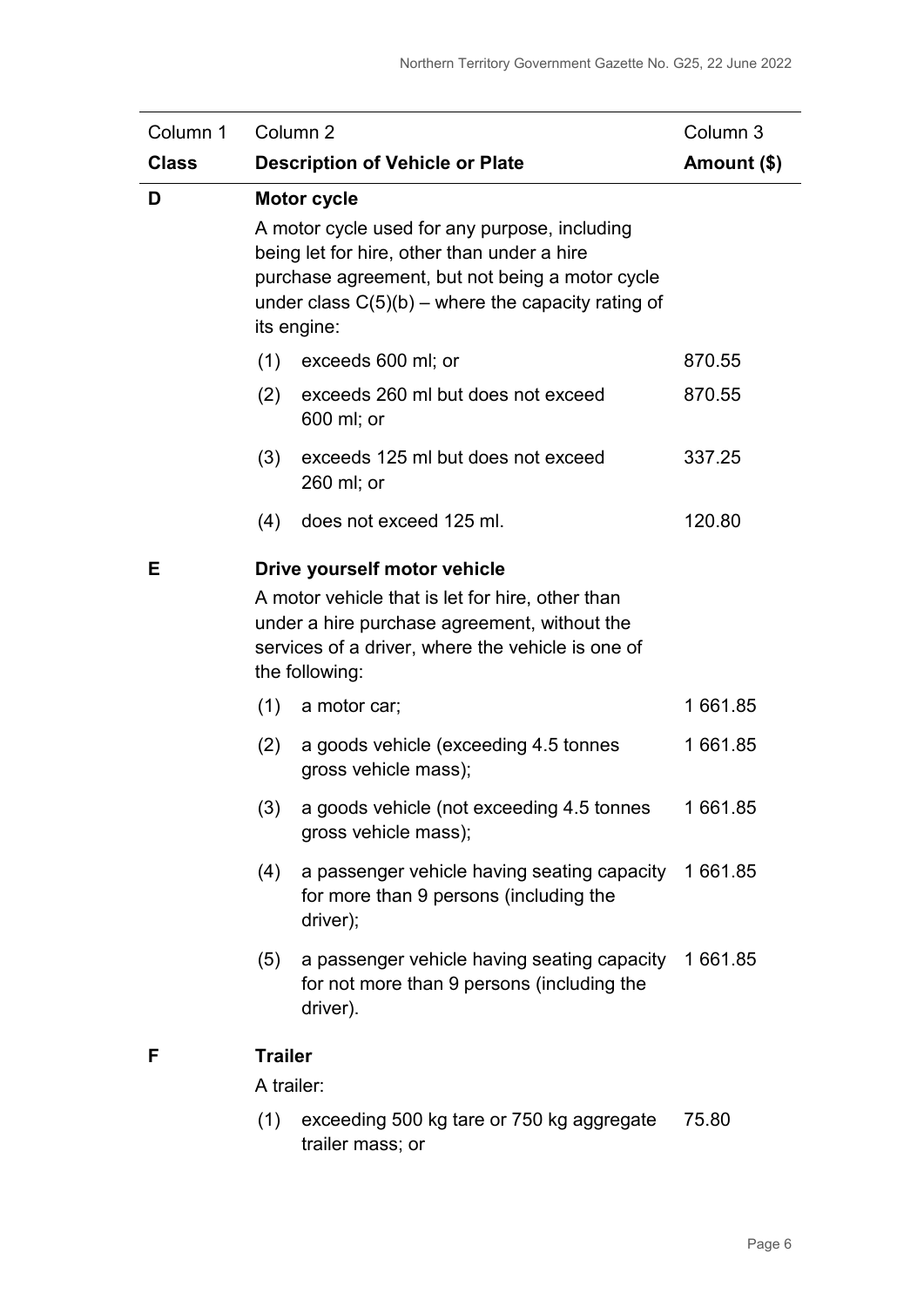| Column 1     | Column <sub>2</sub>                    | Column 3                                                                                                                                                                                                                                                                                                                                                                                     |        |
|--------------|----------------------------------------|----------------------------------------------------------------------------------------------------------------------------------------------------------------------------------------------------------------------------------------------------------------------------------------------------------------------------------------------------------------------------------------------|--------|
| <b>Class</b> | <b>Description of Vehicle or Plate</b> | Amount (\$)                                                                                                                                                                                                                                                                                                                                                                                  |        |
|              | (2)                                    | not exceeding 500 kg tare or 750 kg<br>aggregate trailer mass.                                                                                                                                                                                                                                                                                                                               | 75.80  |
| G            |                                        | <b>Miscellaneous vehicles</b>                                                                                                                                                                                                                                                                                                                                                                |        |
|              |                                        | The following vehicles:                                                                                                                                                                                                                                                                                                                                                                      |        |
|              | (1)                                    | a motor breakdown vehicle used solely as a<br>tow truck;                                                                                                                                                                                                                                                                                                                                     | 337.25 |
|              | (2)                                    | an ambulance, fire-fighting vehicle (being a<br>motor vehicle used solely for fire-fighting<br>purposes) or undertaker's vehicle (being a<br>motor vehicle used solely as a hearse);                                                                                                                                                                                                         | 180.15 |
|              | (3)                                    | an airport luggage transporter (being a<br>motor vehicle used solely to transport<br>luggage at an airport), ride-on mower,<br>tractor, garbage compactor, forklift,<br>backhoe, drilling rig, sweeper, roller, loader,<br>scraper, grader, bobcat, crane or any other<br>vehicle not included in this Schedule that is<br>not principally designed for the carriage of<br>goods or persons; | 180.15 |
|              | (4)                                    | a veteran, vintage or classic motor vehicle<br>used by a motor enthusiast;                                                                                                                                                                                                                                                                                                                   | 54.00  |
|              | (5)                                    | a vehicle to which a pastoral vehicle permit<br>relates;                                                                                                                                                                                                                                                                                                                                     | 133.30 |
|              | (6)                                    | a powered golf buggy;                                                                                                                                                                                                                                                                                                                                                                        | 83.45  |
|              | (7)                                    | a powered wheelchair, but only if capable of<br>travelling at a speed greater than 10 kph.                                                                                                                                                                                                                                                                                                   | 21.45  |
| Н            | <b>Trader's plate</b>                  |                                                                                                                                                                                                                                                                                                                                                                                              |        |
|              |                                        | A trader's plate:                                                                                                                                                                                                                                                                                                                                                                            |        |
|              | (1)                                    | in respect of a motor vehicle other than a<br>motor cycle; or                                                                                                                                                                                                                                                                                                                                | 591.30 |
|              | (2)                                    | in respect of a motor cycle.                                                                                                                                                                                                                                                                                                                                                                 | 533.65 |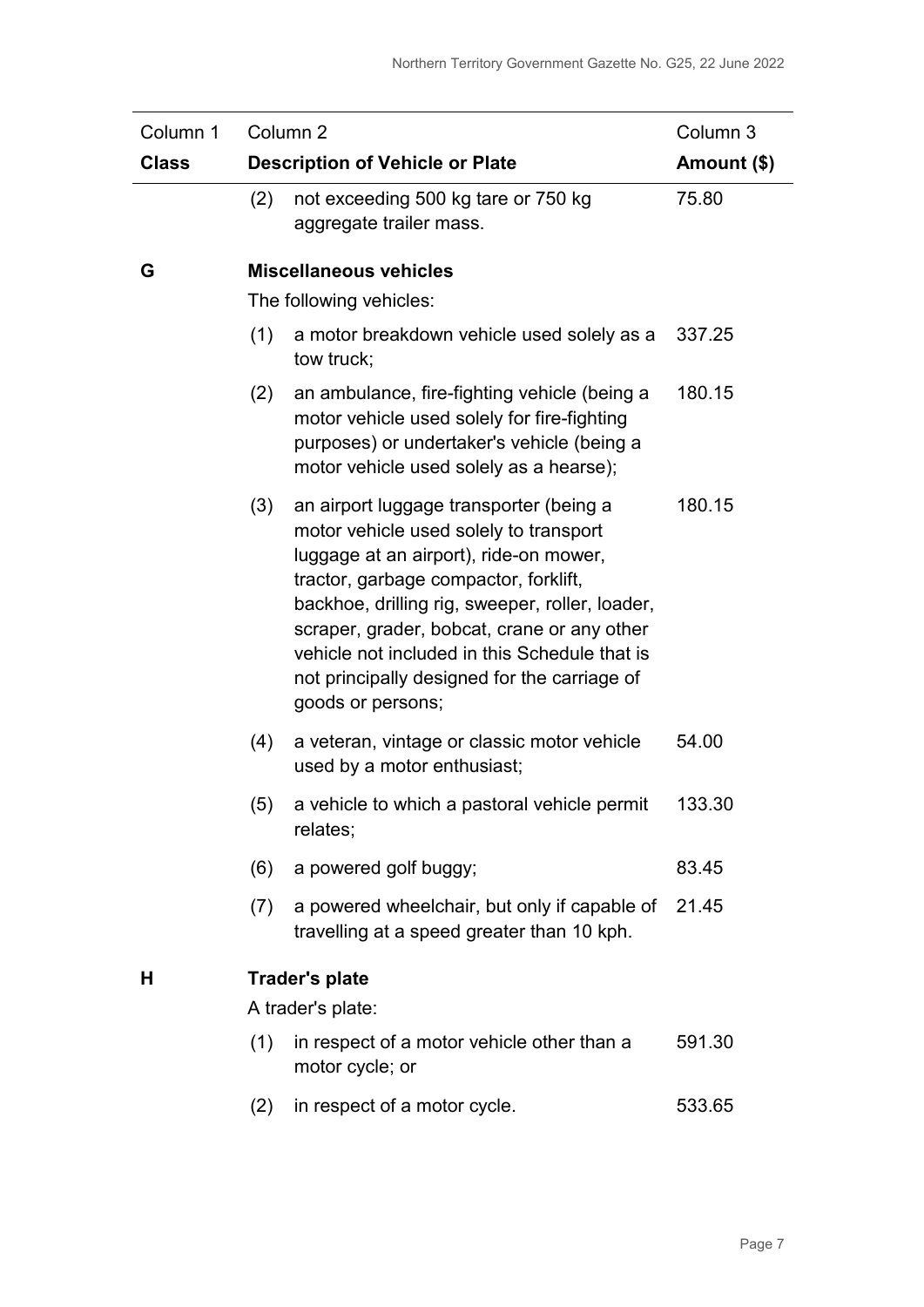| Column 1     |                                                          | Column <sub>2</sub>                                                                                                                        |                                                                                                                                                                                                     | Column 3                                                                                                                 |
|--------------|----------------------------------------------------------|--------------------------------------------------------------------------------------------------------------------------------------------|-----------------------------------------------------------------------------------------------------------------------------------------------------------------------------------------------------|--------------------------------------------------------------------------------------------------------------------------|
| <b>Class</b> |                                                          |                                                                                                                                            | <b>Description of Vehicle or Plate</b>                                                                                                                                                              | Amount (\$)                                                                                                              |
| J            |                                                          |                                                                                                                                            | <b>Visiting motor vehicle</b>                                                                                                                                                                       | pro rata the<br>contribution<br>payable<br>for the<br>registration<br>of an<br>equivalent<br>vehicle in<br>the Territory |
| K            | Temporary licence under section 137 of the<br><b>Act</b> |                                                                                                                                            |                                                                                                                                                                                                     | 36.10                                                                                                                    |
|              | Interstate registered vehicle                            |                                                                                                                                            |                                                                                                                                                                                                     |                                                                                                                          |
|              |                                                          | A vehicle registered or re-registered under the<br>Interstate Road Transport Act 1985 (Cth), where<br>the vehicle is one of the following: |                                                                                                                                                                                                     |                                                                                                                          |
|              | (1)                                                      |                                                                                                                                            | a goods carrying vehicle – being a motor<br>vehicle constructed or adapted primarily for<br>the carriage of goods, where the gross<br>vehicle mass does not exceed 4.5 tonnes;                      | 634.70                                                                                                                   |
|              | (2)                                                      |                                                                                                                                            | a goods carrying vehicle – being a motor<br>vehicle constructed or adapted primarily for<br>the carriage of goods, where the gross<br>vehicle mass exceeds 4.5 tonnes;                              | 634.70                                                                                                                   |
|              | (3)                                                      |                                                                                                                                            | a motor omnibus;                                                                                                                                                                                    | 1793.60                                                                                                                  |
|              | (4)                                                      |                                                                                                                                            | a tourist vehicle that is one of the following:                                                                                                                                                     |                                                                                                                          |
|              |                                                          | (a)                                                                                                                                        | a motor vehicle in respect of which<br>payment is received for the<br>conveyance of passengers, where the<br>vehicle has seating capacity for more<br>than 9 persons (including the driver);        | 1793.60                                                                                                                  |
|              |                                                          | (b)                                                                                                                                        | a motor vehicle in respect of which<br>payment is received for the<br>conveyance of passengers, where the<br>vehicle has seating capacity for not<br>more than 9 persons (including the<br>driver); | 634.70                                                                                                                   |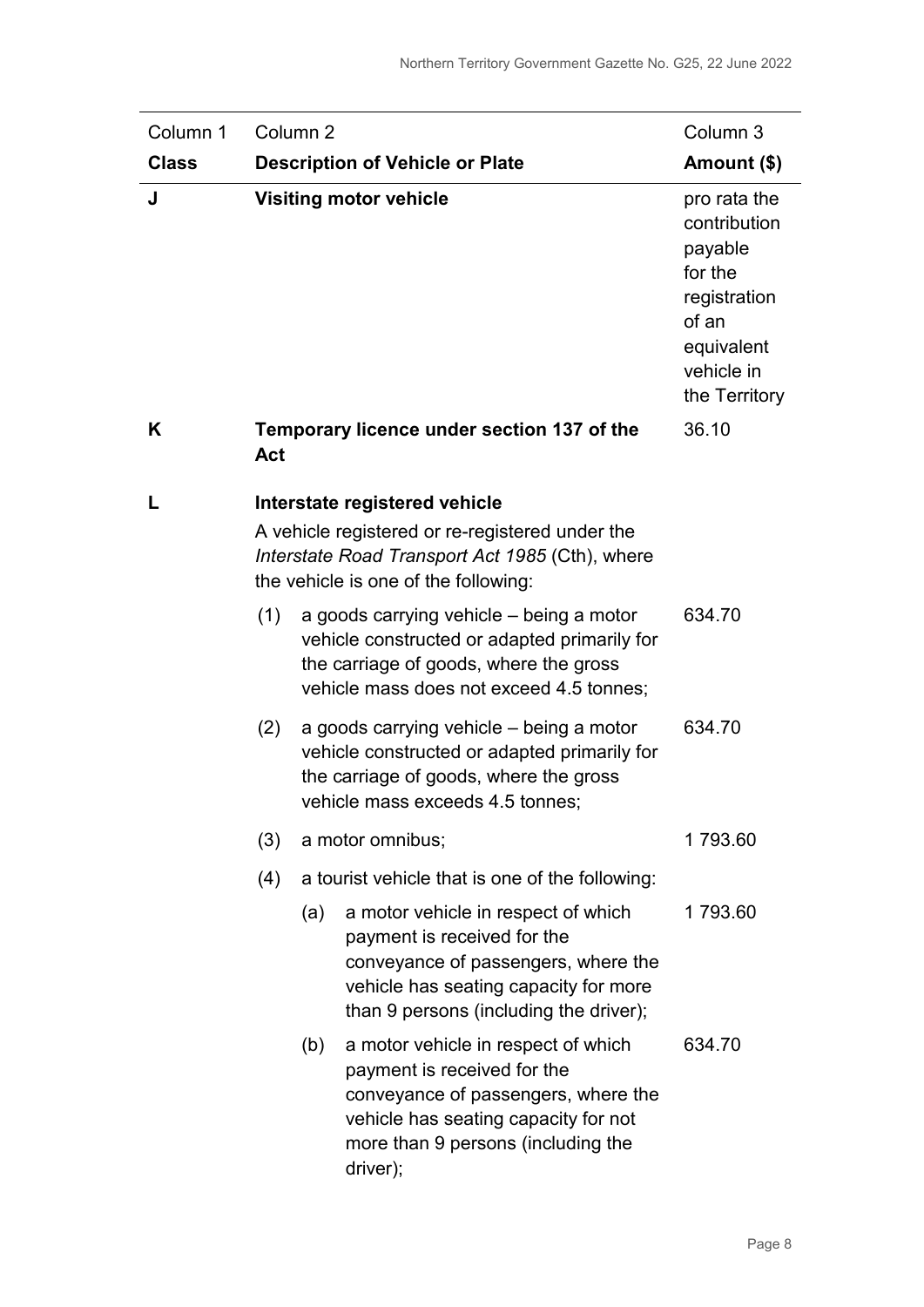| Column 1     |                                        | Column 2 |                                                                                                                  | Column 3    |
|--------------|----------------------------------------|----------|------------------------------------------------------------------------------------------------------------------|-------------|
| <b>Class</b> | <b>Description of Vehicle or Plate</b> |          |                                                                                                                  | Amount (\$) |
|              |                                        | (C)      | a trailer other than a trailer under<br>class $L(5)$ ;                                                           | 82.90       |
|              | (5)                                    |          | a trailer constructed primarily for the<br>carriage of goods where the gross vehicle<br>mass exceeds 4.5 tonnes. | 77.10       |

#### Northern Territory of Australia

*Ports Management Act 2015*

### **Notice of Making of Technical and Safety Standards for Pilotage and the Provision of Pilotage Services for the Port of Darwin**

I, Anil Kumar Chadha, the Pilotage Authority for the Port of Darwin, under subsection 67(3)(a) of the *Ports Management Act 2015*, give notice of the making of technical and safety standards for pilotage and the provision of pilotage services for the Port of Darwin under section 67(1) of that Act.

The Technical and Safety Standards for Pilotage and the Provision of Pilotage Services - Port of Darwin take effect on and from **22 June 2022**.

A copy of the Technical and Safety Standards for Pilotage and the Provision of Pilotage Services - Port of Darwin may be viewed and downloaded from the website of the Regional Harbourmaster at: [https://nt.gov.au/marine/for-all-harbour-and-boat-users/commercial-](https://nt.gov.au/marine/for-all-harbour-and-boat-users/commercial-operations/port-and-pilotage-standards-and-guidelines)

\_\_\_\_\_\_\_\_\_\_\_\_\_\_\_\_\_\_\_\_\_\_\_\_\_\_\_\_\_\_\_\_\_\_\_\_\_\_\_\_\_\_\_\_\_\_\_\_\_\_\_\_\_\_\_\_\_\_\_\_\_\_\_\_\_\_\_\_\_\_\_\_\_\_\_

[operations/port-and-pilotage-standards-and-guidelines](https://nt.gov.au/marine/for-all-harbour-and-boat-users/commercial-operations/port-and-pilotage-standards-and-guidelines)

Captain Anil Chadha Pilotage Authority - Port of Darwin Regional Harbourmaster – Port of Darwin

17 June 2022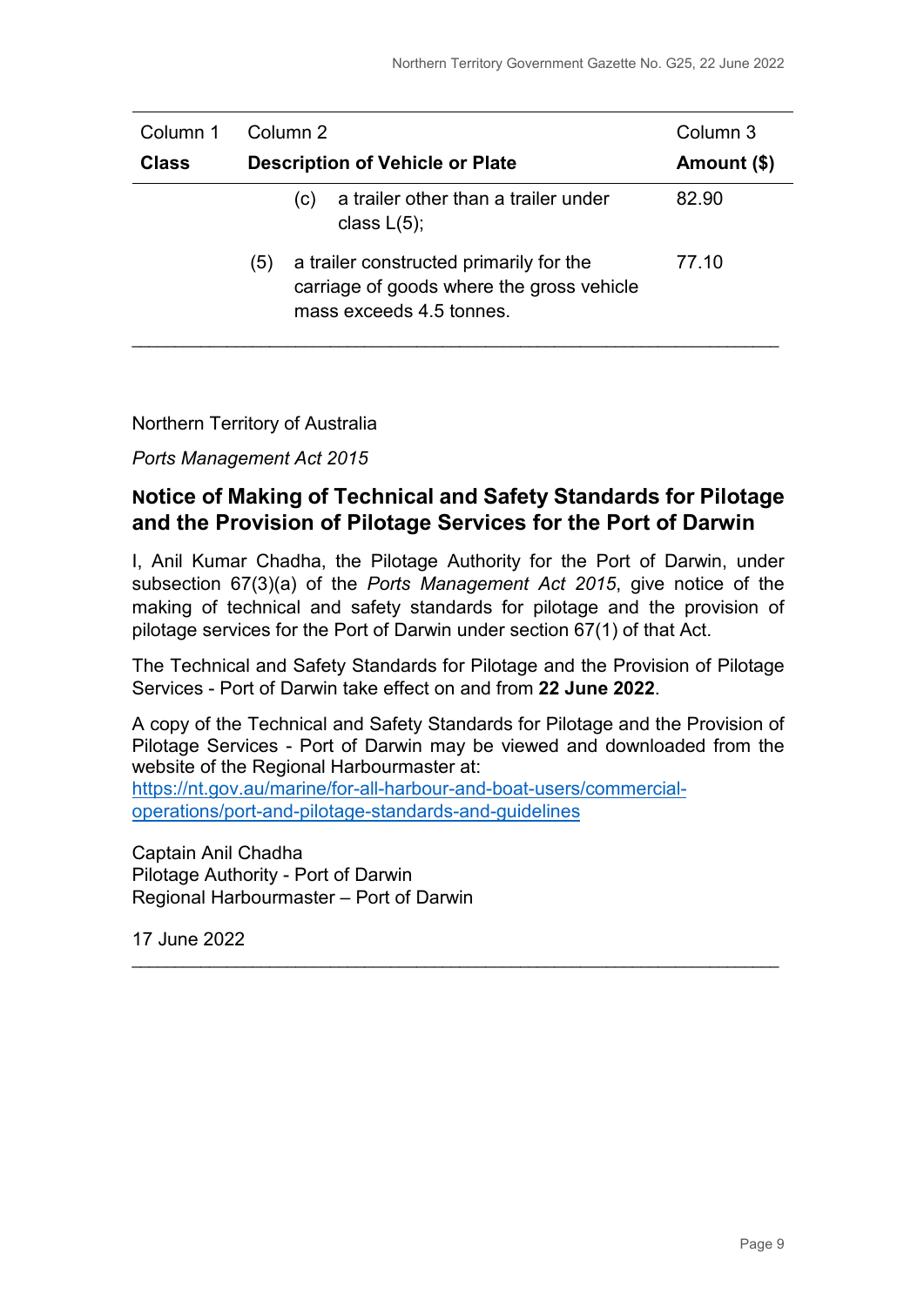Northern Territory of Australia

*Local Government Act 2019*

#### **Order to Open Road**

I, Arun Dias, Interim Chief Executive Officer of the Litchfield Council, under section 270(1)(e) of the *Local Government Act 2019*, declare a new road to be opened through Section 2790 Hundred of Cavenagh (130 William Road, Berry Springs), the proposed boundaries of which are indicated by bold lines on the diagram in the Schedule.

Date: 15 June 2022

Arun Dias Interim Chief Executive Officer Litchfield Council

**Schedule**



\_\_\_\_\_\_\_\_\_\_\_\_\_\_\_\_\_\_\_\_\_\_\_\_\_\_\_\_\_\_\_\_\_\_\_\_\_\_\_\_\_\_\_\_\_\_\_\_\_\_\_\_\_\_\_\_\_\_\_\_\_\_\_\_\_\_\_\_\_\_\_\_\_\_\_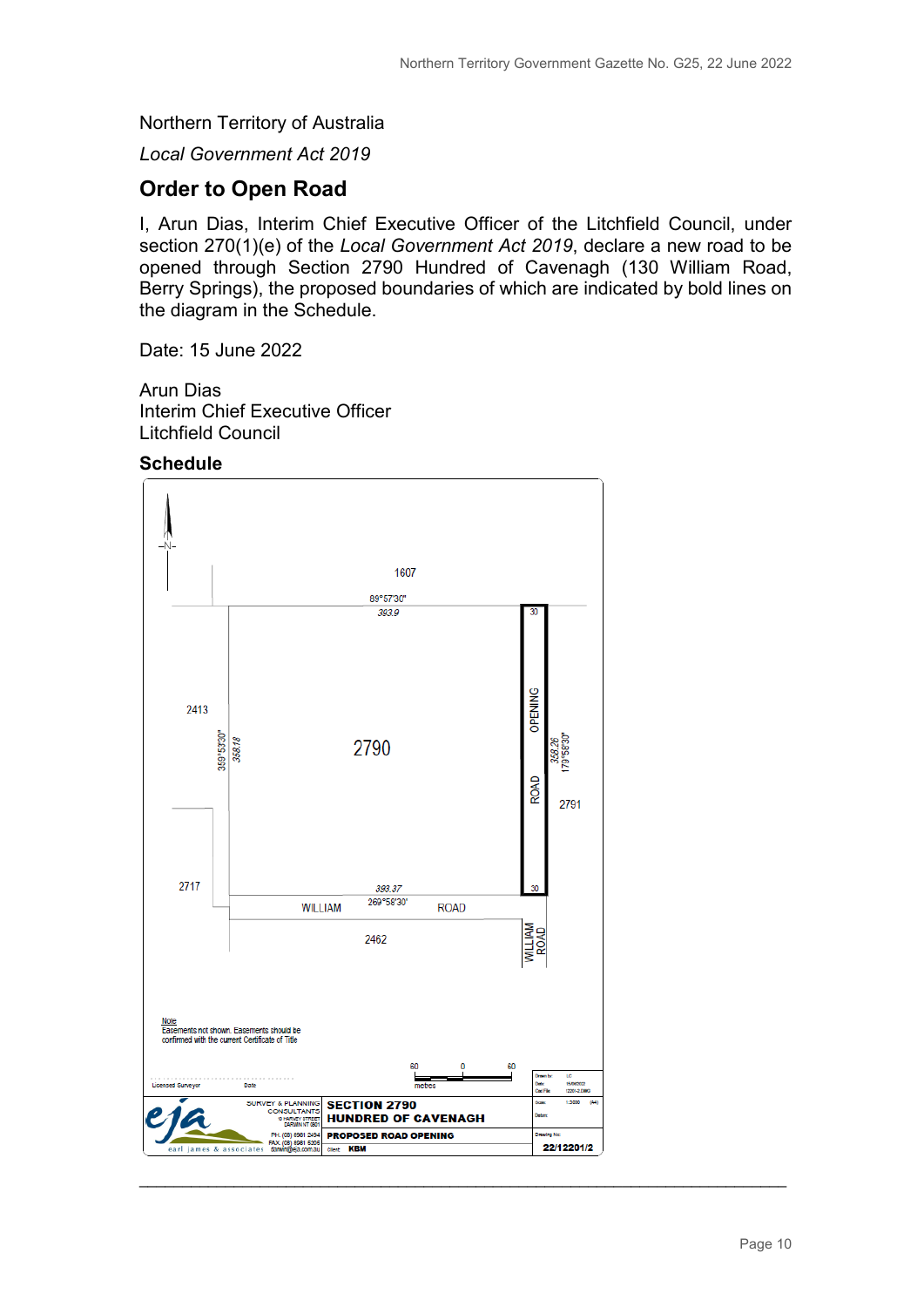### Northern Territory of Australia

#### *Associations Act 2003*

#### **Notice of Intention to Dissolve Associations**

I, Chantale Emlee Hore, as a delegate of the Commissioner, pursuant to section 65(4)(c) of the *Associations Act 2003*, give notice that the associations specified in the Schedule will be dissolved after 3 months after the date of this notice unless cause to the contrary is shown.

Dated: 15 June 2022

C. E. Hore Delegate of Commissioner

Note: Enquiries should be directed to Chantale Hore at Business and Workforce, Department of Industry Tourism and Trade, Level 3, NAB House, 71 Smith Street, Darwin. Phone: (08) 8999 1335 or email Associations[.Compliance@nt.gov.au.](mailto:Compliance@nt.gov.au)

#### **Schedule**

| IA02466 | International Association of Hydrogeologists Northern Territory<br><b>Branch Incorporated</b> |
|---------|-----------------------------------------------------------------------------------------------|
| IA02992 | Diggers Military Motorcycle Club N. T. Chapter Incorporated                                   |
| IA02588 | Palmerston Bridge Club Incorporated                                                           |
| IA02965 | Walngawu Djakamirri Surf Life Saving Club Incorporated                                        |
| IA3668  | Saltwater Samba Incorporated                                                                  |